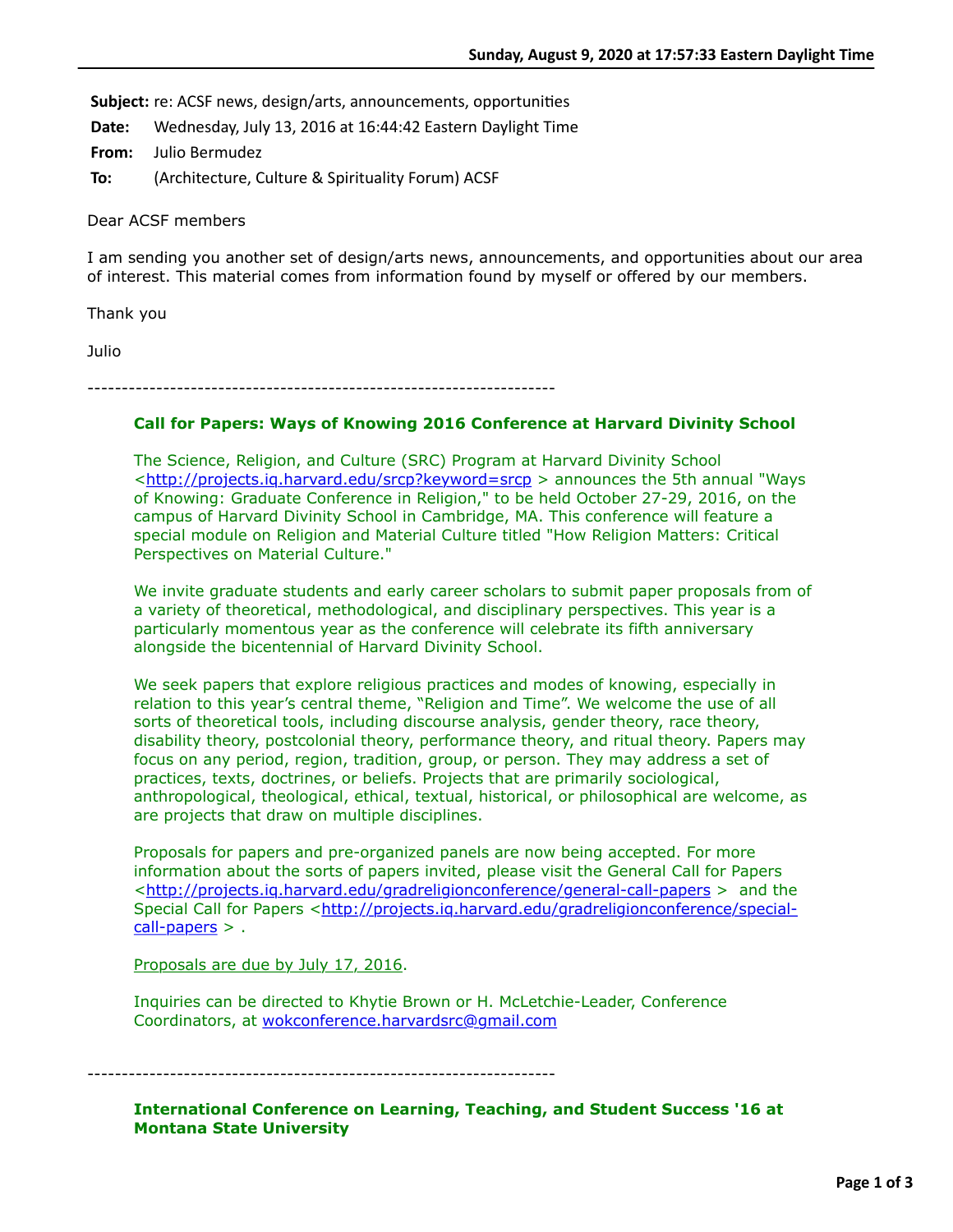### **Conference**

3rd to 5th November 2016 Bozeman, Montana, United States of America

**Website:** <http://www.21caf.org/icltss16.html> **Contact person:** Thomas Lechner

ICLTSS'16 is a global gathering of professionals committed to engaging in a broad discussion of "student success." ICLTSS'16 will be held at Montana State University in Bozeman, Montana. Experience Montana's beauty and meet new friends!

**Organized by: Montana State University Deadline for abstracts/proposals:** 30th September 2016

--------------------------------------------------------------------

# **"Shimenawa": The Sacred Rope**

Every component of a Shint? shrine exists for a reason, and understanding the significance and function of each part is key to a more meaningful shrine experience. In this series of illustrated guides, Shint? priest and writer Toya Manabu introduces the elements of the Shint? shrine in the order in which they appear to you, the visitor, from the distinctive *torii* gate to the *shamusho*, the shrine office.

[http://www.nippon.com/en/views/b05204/#auth\\_profile\\_0](http://www.nippon.com/en/views/b05204/#auth_profile_0)

--------------------------------------------------------------------

## **How Architectural Restoration Bridges Time and Space | Conservation Lab**

In art institutions across the globe, time machines and investigation rooms exist behind closed doors. Dusty artworks go in and come out looking centuries younger; artists' secrets are brought to light; and hidden, unfinished images emerge from behind famous compositions. Every week, we'll peek beneath the microscope and zoom in on the art of preservation, where art meets science and just a little bit of magic: this is Conservation Lab

<http://thecreatorsproject.vice.com/blog/architectural-conservation-bridges-time-space>

--------------------------------------------------------------------

**The doors are open to tour historic churches in downtown Edmonton** During the first week of July, many of the historic churches downtown have scheduled public tours and viewings during the Historic Festival and Doors Open Edmonton annual event.

[http://edmontonjournal.com/entertainment/festivals/the-doors-are-open-to-tour](http://edmontonjournal.com/entertainment/festivals/the-doors-are-open-to-tour-historic-churches-in-downtown-edmonton)historic-churches-in-downtown-edmonton

--------------------------------------------------------------------

# **What Toronto's LGBTQ Muslim Community Can Teach Us About Sacred Spaces Queer and trans Muslims came together last week to celebrate Ramadan.**

This article was written the evening before 50 were killed at Pulse, a gay nightclub in